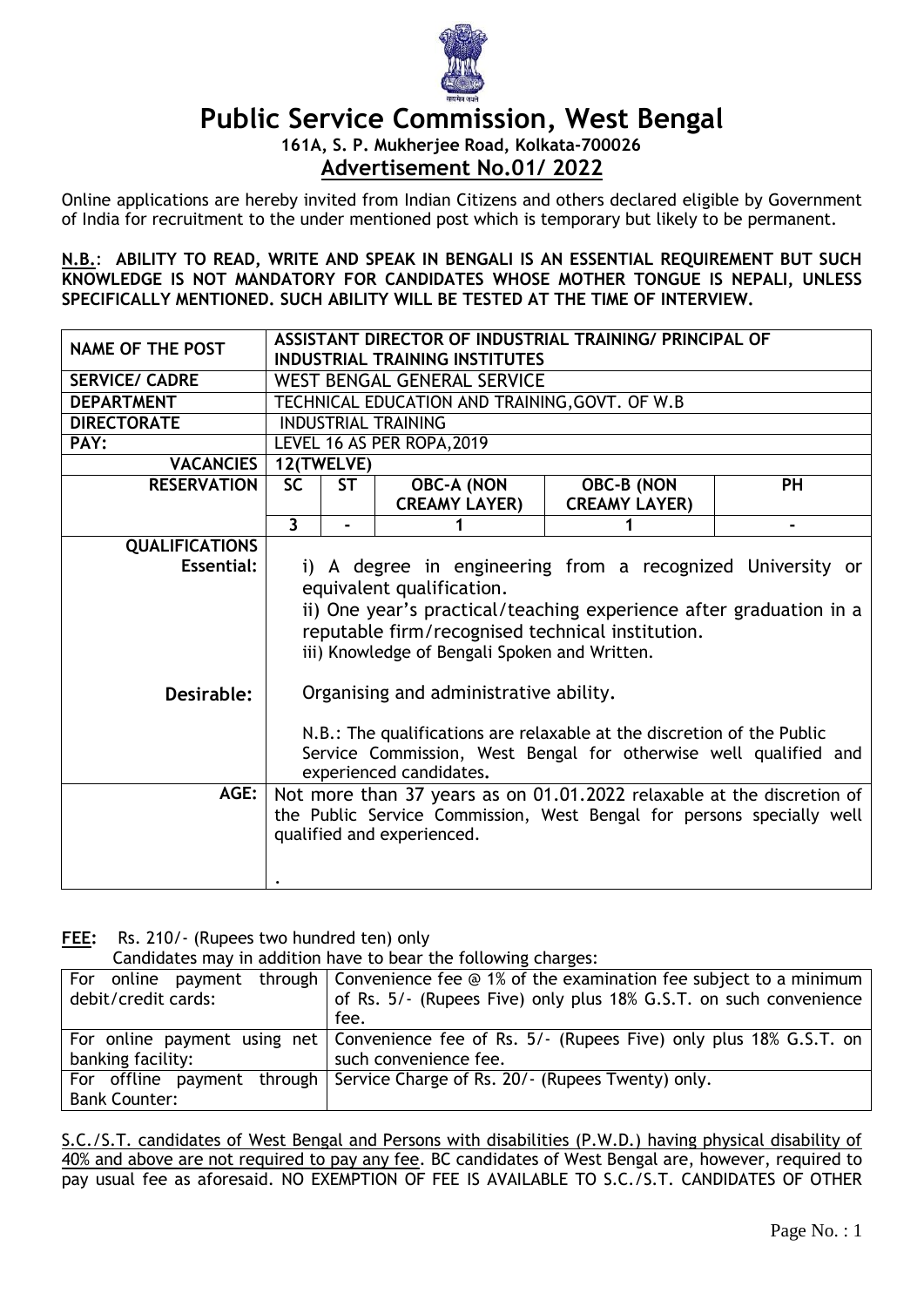STATES. No claim for refund of the fee will be entertained nor will it be held in reserve for any other examination.

| Online applications are to be submitted at https:// wbpsc.gov.in according to the following schedule: |                                                  |
|-------------------------------------------------------------------------------------------------------|--------------------------------------------------|
| Commencement of online applications                                                                   | $\therefore$ The 1 <sup>st</sup> February, 2022  |
| Closing date for receipt of online application                                                        | : The $21^{st}$ February, 2022                   |
| Last date of payment of fees                                                                          | : The $21^{st}$ February, 2022                   |
| Last date for payment of fees Offline in Branches of UBI                                              | : The $22^{nd}$ February, 2022                   |
| Last date for Generation of Payment Challans by Branches of UBI                                       | $\therefore$ The 21 <sup>st</sup> February, 2022 |
|                                                                                                       |                                                  |

## **I N F O R M A T I O N**

- 1. SUBMISSION OF MORE THAN ONE APPLICATION FOR ONE PARTICULAR POST IS STRICTLY FORBIDDEN. THE CANDIDATURE OF A CANDIDATE WHO SUBMITS MORE THAN ONE APPLICATION FOR ADMISSION TO THE SELECTION PROCEDURE, WILL BE CANCELLED EVEN IF HE/SHE IS ADMITTED TO THE SAME.
- 2. The qualifications prescribed in the advertisement are as per the notified recruitment rules issued by Government.
- 3. All the degrees/diplomas/certificates mentioned in the advertisement must have been obtained from Universities/Institutions, duly recognized by competent authority.

4. The prescribed 'essential qualifications' are the bare minimum and mere possession of the same does not entitle applicants to be called in for the interview. Where the number of applications received in response to the advertisement is large and it is not conveniently possible for the Commission to interview all the applicants, the Commission may restrict the number of candidates to be called for interview to a reasonable limit on the basis of either higher qualifications/ higher marks/grade obtained in the essential qualifications or experience in relevant field higher than the minimum prescribed in the advertisement or on the basis of a **Screening Test**. The Commission may fix qualifying cut-off marks for all the categories of the vacancies in each level of examination, i.e. screening test &interview.

Note : Commission has fixed the following category wise qualifying marks in Interview and candidates unable to secure such qualifying marks would not be considered for the post, irrespective of their academic qualification and/ or marks obtained in Screening Test. 

| Sl. | Category | <b>Qualifying Marks</b> |
|-----|----------|-------------------------|
| No. |          |                         |
|     | General  | 40%                     |
|     | OBC.     | 38%                     |
|     |          | 35%                     |

The Commission will however have the liberty of further relaxing the qualifying marks, if any of the Reserved category posts remain unfilled owing to imposition of such qualifying mark, provided that in cases of absolutely incompetent candidates relaxation beyond a certain limit may not be allowed, even if the posts have to be left vacant.

IN THE CASES OF SCREENING TEST, CANDIDATES SUFFERING FROM BLINDNESS OR LOW VISION AND LOCO-MOTOR DISABILITY OR CEREBRAL PALSY WITH WRITING EXTREMITY WILL BE ALLOWED THE HELP OF A SCRIBE, IF REQUIRED. THE SCRIBE SHOULD NOT POSSESS EDUCATIONAL QUALIFICATION HIGHER THAN THE REQUISITE QUALIFICATION FOR THE POST.

- 5. In cases where no Division/Class is awarded and only grading is done, exact percentage of marks and conversion formula adopted are to be mentioned with documentary evidence, if required.
- 6. Where experience of a number of years is prescribed as an item of qualification this would mean only experience/research experience gained in full time employment/research in the relevant field within the closing date of receipt of applications.

[Certificate(s) from the Head(s) of the Organization(s)/Department(s) or Competent Authority for the entire experience claimed, clearly mentioning the duration of employment (date, month and year) and field of experience indicating basic pay and consolidated pay must be obtained. The